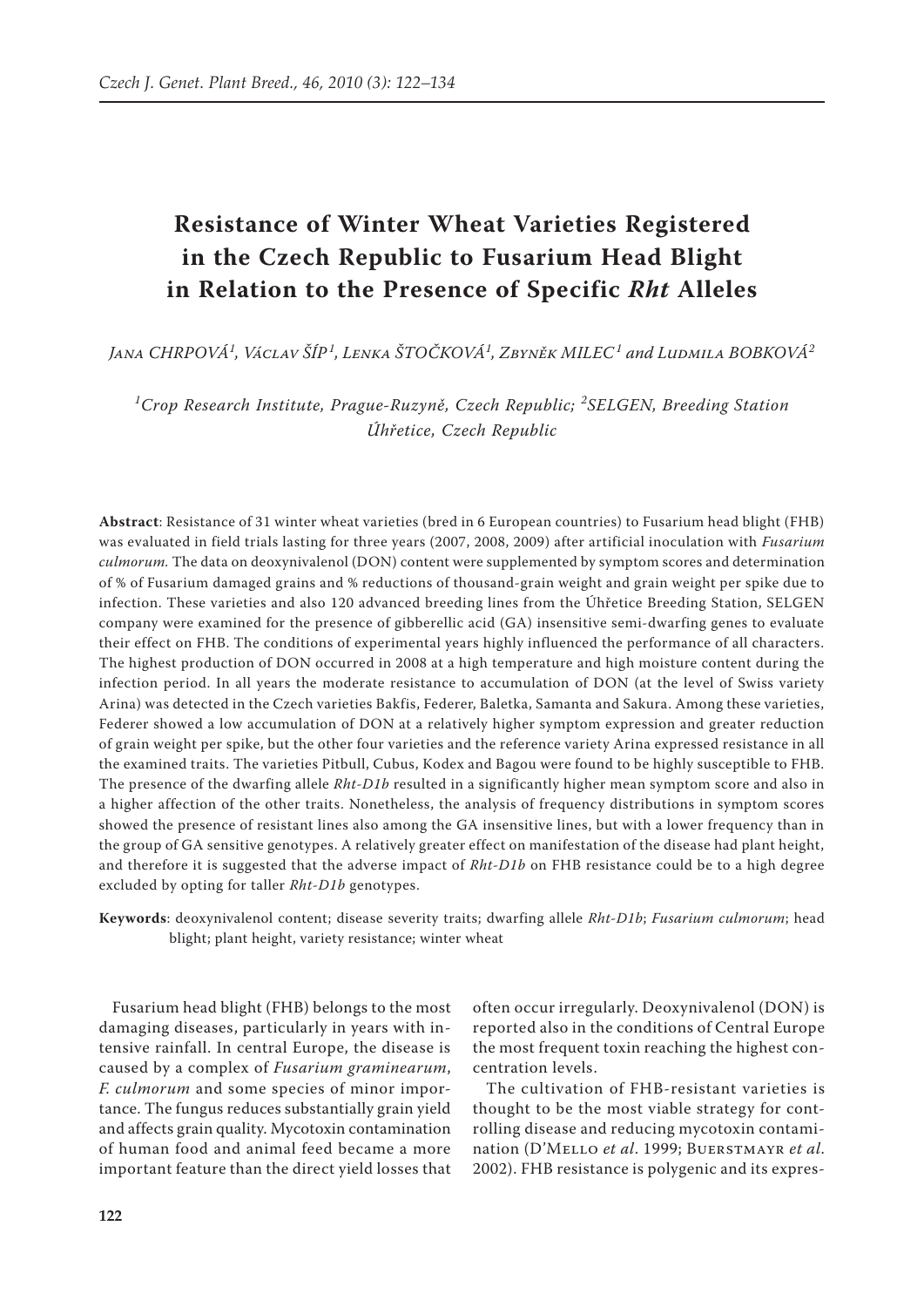sion is highly influenced by the environment. It becomes obvious that resistance against FHB in small grain cereals is determined quantitatively by several quantitative trait loci (QTL). It is, however, important that many studies showed common and durable resistance to different *Fusarium*  spp. causing FHB (STACK *et al.* 1997; HOLLINS *et al.* 2003; Mesterházy *et al.* 2005). Though the isolates of different *Fusarium* spp*.* differed largely in quantitative aggressiveness, they did not show evident qualitative differences in virulence (Mesterházy *et al.* 2005; Akinsamni *et al.* 2006; Šíp *et al.* 2008). Because pathogenic specialization can be classified as low, wheat breeding for general Fusarium resistance may be possible. However, it is also evident that high level of FHB resistance has not yet been obtained in commercially grown European wheat varieties (Kosová *et al*. 2009) and from practical aspects the "double protection" (consisting in growing less susceptible varieties and fungicide treatment) is evidently needed to control the disease more effectively. It was lately demonstrated by Šíp *et al.* (2010) that the joint effect of moderate resistance (varieties Petrus, Simila, Sakura) and application of the fungicide Swing Top was 87% for DON reduction and even 95% for reducing the yield loss.

The mechanisms of plant resistance to FHB are very complex and two major types of host resistance were distinguished: Type I – resistance to initial infection and Type II – resistance to spread of the pathogen within a spike (SCHROEDER & CHRIStensen 1963). Specific inoculation procedures to evaluate fungal spread in the ear (Type II resistance) involve the introduction of inoculum into central spikelet of an ear at early anthesis (SCHROEDER & Christensen 1963; Bai & Shaner 1996). Spray inoculation is used for assessment of both Type I and Type II resistance and from breeding aspects it is considered as more suitable because it covers much wider genetic background than the point inoculation does (Mesterházy *et al.* 2008). To minimize year/location effects on results, it appears often necessary to support disease development by irrigation of plots. Low FHB severity due to Type I and Type II resistance usually coincides with low DON because of fewer infected kernels (Bai *et al.* 2001). Other types of resistance described by MESTERHÁZY (1995) are resistance to kernel infection, to toxin (DON) accumulation and tolerance. Wheat resistance to FHB could be described by disease score on head, % of Fusarium damaged grains, kernel weight per head and DON content (Wisniewska *et al.* 2004). Though relationships between these traits are usually significant, their separate evaluation enables to characterize better this complicated disease.

Breeding for FHB resistance would be greatly facilitated if the resistance level could be predicted from indirect, easily determined traits. The FHB resistance associated with plant physiological and morphological characteristics is also called passive resistance (MESTERHÁZY 1995). A number of traits including plant height, presence of awns, spike compactness and heading date have been associated with FHB resistance and it is, therefore, important to consider potential pleiotropic effects of such traits on FHB infection. Generally, it has been accepted that taller plant varieties show fewer FHB symptoms compared to shorter ones. It has been postulated that conidia spread more easily to the heads of short varieties because of the reduced distance between leaf layers (Mesterházy 1995). Several QTL studies have found FHB resistance loci associated or coincident with plant height QTL (Gervais *et al*. 2003; Steiner *et al*. 2004; Draeger *et al.* 2007; Klahr *et al*. 2007; Shrinivasary *et al*. 2009). Quite a lot of papers have also been published which examine the effect of allelic constitution at loci determining plant height on chromosomes 4BS and 4DS. Draeger *et al.* (2007) concluded that FHB susceptibility is associated with the dwarfing allele *Rht-D1b* (formerly termed *Rht2*) resulting from linkage or pleiotropy rather than an effect of height per se. Srinivasachary *et al.* (2008) have shown on a mapping population derived from the cross between Spark carrying *Rht-D1a* allele and the FHB susceptible variety Rialto that the enhanced FHB susceptibility associated with *Rht-D1b* was not an effect of plant height per se as other QTL for height segregating in this population have no influence on susceptibility. The following examinations into the effects of semi-dwarfing *Rht-B1* and *Rht-D1* loci (Shrinivasary *et al*. 2009) showed that under high disease pressure both *Rht-B1b* and *Rht-D1b* significantly decreased Type I resistance, however, whilst *Rht-D1b* had no effect on Type II resistance, *Rht-B1b* significantly increased Type II resistance. Population studies of Holzapfel *et al*. (2008) and also some results of practical wheat breeding (Cöster 2010) indicated that the semi-dwarfing allele *Rht-D1b* seems to be the major source for FHB susceptibility in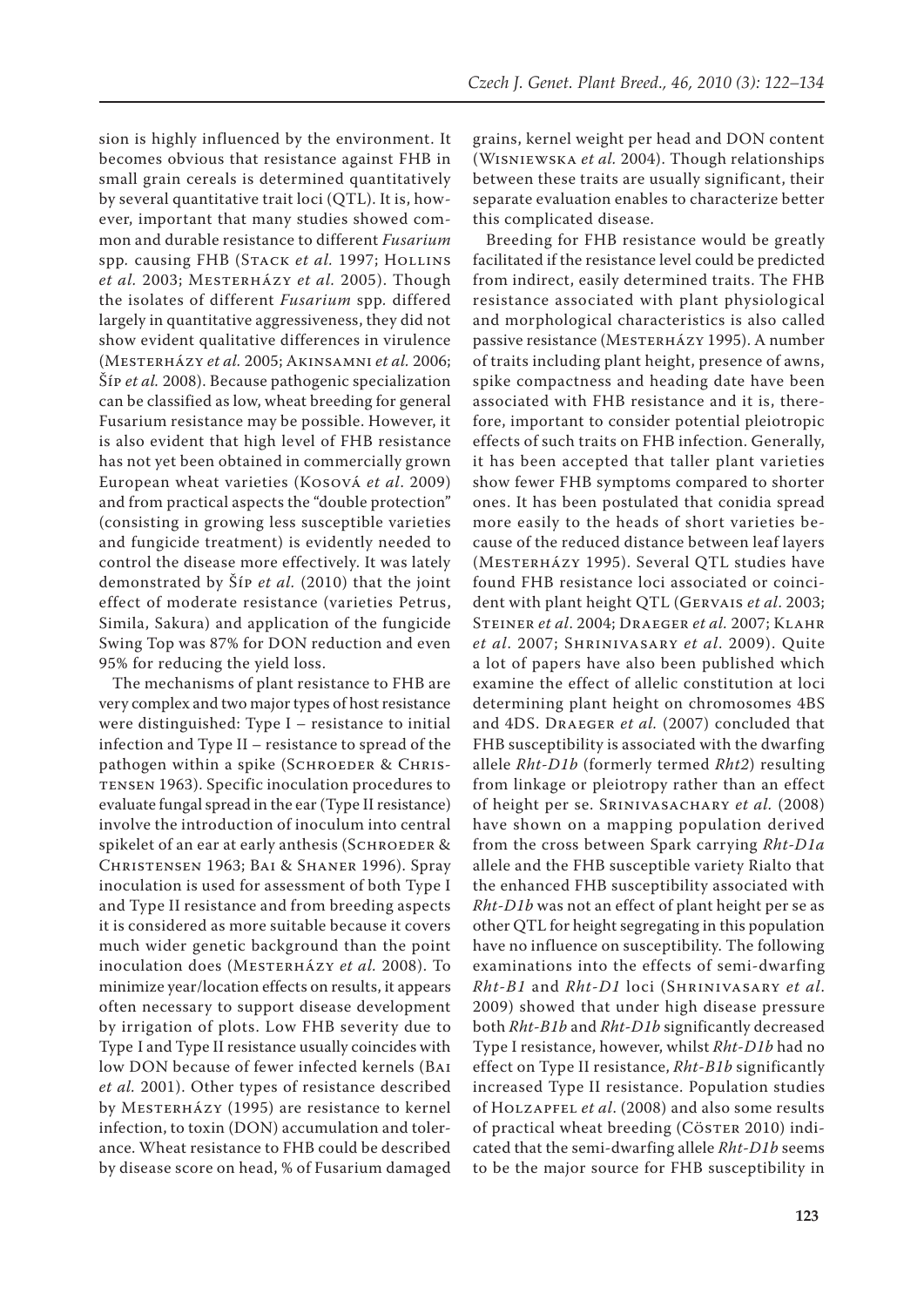European winter wheat. Significant genotypic variance for FHB resistance remained also in the *Rht-D1b* subpopulations and, therefore, the selection for moderately FHB resistant genotypes can be feasible also within agronomically beneficial *Rht-D1b* genotypes (Voss *et al*. 2008).

It was shown (Bobková *et al*. 1988; Šíp *et al*. 1988) that the selection environment of the Czech Republic was advantageous for the tall lodging resistant gibberellin acid (GA) insensitive genotypes carrying *Rht-B1b* and *Rht-D1b* genes ("tall dwarfs"), which had high ear productivity through increased grain size and grain number at the level of shorter genotypes. Because many advanced lines characterized by presence or absence of *Rht-D1b* were at disposal in the Breeding Station Úhřetice of the SELGEN company, it was aimed to examine their response to FHB infection. Another objective of this paper was to present three year results of field experiments in which the resistance of modern winter wheat varieties registered in the Czech Republic to accumulation of mycotoxin DON in grain was studied in relation to the other important FHB traits and presence of specific *Rht* alleles following artificial inoculation with *Fusarium culmorum.*

## **Materials and Methods**

*Plant materials*. The response to artificial infection with *Fusarium culmorum* was studied in two separately evaluated sets of winter wheat varieties and advanced breeding lines. The first set contained 30 varieties that could be classified as recommended for cultivation (Akteur, Barryton, Biscay, Bohemia, Cubus, Dromos, Etela, Eurofit, Hedvika, Kerubino, Ludwig, Meritto, Mulan, Rapsodia, Sakura), intended to include into the recommended list (Bakfis, Baletka, Kodex, Megas, Pitbull, Orlando, Sultan), newly registered varieties (Federer, Brilliant, Secese, Seladon, Iridium,Bagou) and varieties tested for a long time as representatives of early variety group (Košútka) and certain baking quality attributes (Samanta). The Swiss variety Arina, generally known as a source of moderate resistance to FHB (Jenny *et al*. 2000), was used in these experiments as a check. The registered varieties were bred in 6 European countries (12 – Czech Republic, 12 – Germany, 2 – France, 2 – Austria, 1 – the Netherlands and 1 – Denmark). Characteristics of the examined varieties that are registered in the Czech Republic are available on the website of the Central Institute for Supervising and Testing in Agriculture, Brno, Czech Republic: http://www.ukzuz.cz/Folders/2220-1-Plant+Varieties.aspx. The second set comprised 120 advanced breeding lines (generation  $F_7-F_9$ ) coming from different crosses between GA responsive and GA insensitive parents (carriers of *Rht-D1b* gene) in which data were obtained on plant height and symptomatic reaction following inoculation with *Fusarium culmorum* in the field conditions.

*Description of field experiments, disease evaluation and examined characters*. The field tests were conducted in 2007–2009 at the Research Institute of Crop Production in Prague-Ruzyně (a set of registered varieties) and in 2009 at the Breeding Station, Úhřetice, SELGEN comp. (a set of advanced lines). Wheat varieties/lines were planted in hill plots in three replications. Artificial inoculation of spikes with highly pathogenic isolate B of *F. culmorum* (Šíp *et al.* 2002; Chrpová *et al*. 2007) was performed at mid-flowering (GS 64: anthesis half-way) (ZADOKS *et al.* 1974). One term spraying of inoculum (conidial suspension  $0.8 \times 10^7$  ml) onto bunches of 10 flowering spikes randomly selected within hill plots was applied. Inoculated spikes were then kept for 24 h in polythene bags. To minimize year/location effects on results, it appeared necessary in these conditions to support disease development (when needed) by irrigation of plots. Mean pentad temperatures during the period of disease development in individual years are given in Table 1.

Head blight symptoms were evaluated in three terms (usually 14, 21 and 28 days after inoculation) on a 1–9 scale, where  $1 < 5\%$ ,  $2 = 5-17\%$ ,  $3 = 18 - 30\%, 4 = 31 - 43\%, 5 = 44 - 56\%, 6 = 57 - 69\%,$  $7 = 70 - 82\%$ ,  $8 = 83 - 95\%$  and  $9 > 95\%$  of the spikelets with FHB symptoms. Visual symptom scores (VSS) are based on average value of three measurements. Determination of other resistance traits was based on seed samples obtained in each plot from inoculated spikes, which were threshed at a low wind not to lose light infected scabby grains. Fusarium damaged (scabby) grains (FDG) were calculated as percentage by total seed number. Tolerance to the infection was expressed as percent reduction (R) from non-inoculated control (C) in the traits thousand grain weight (TGW) and grain weight per spike (GWS). Seeds from infected spikes were analyzed for DON (deoxynivalenol) content.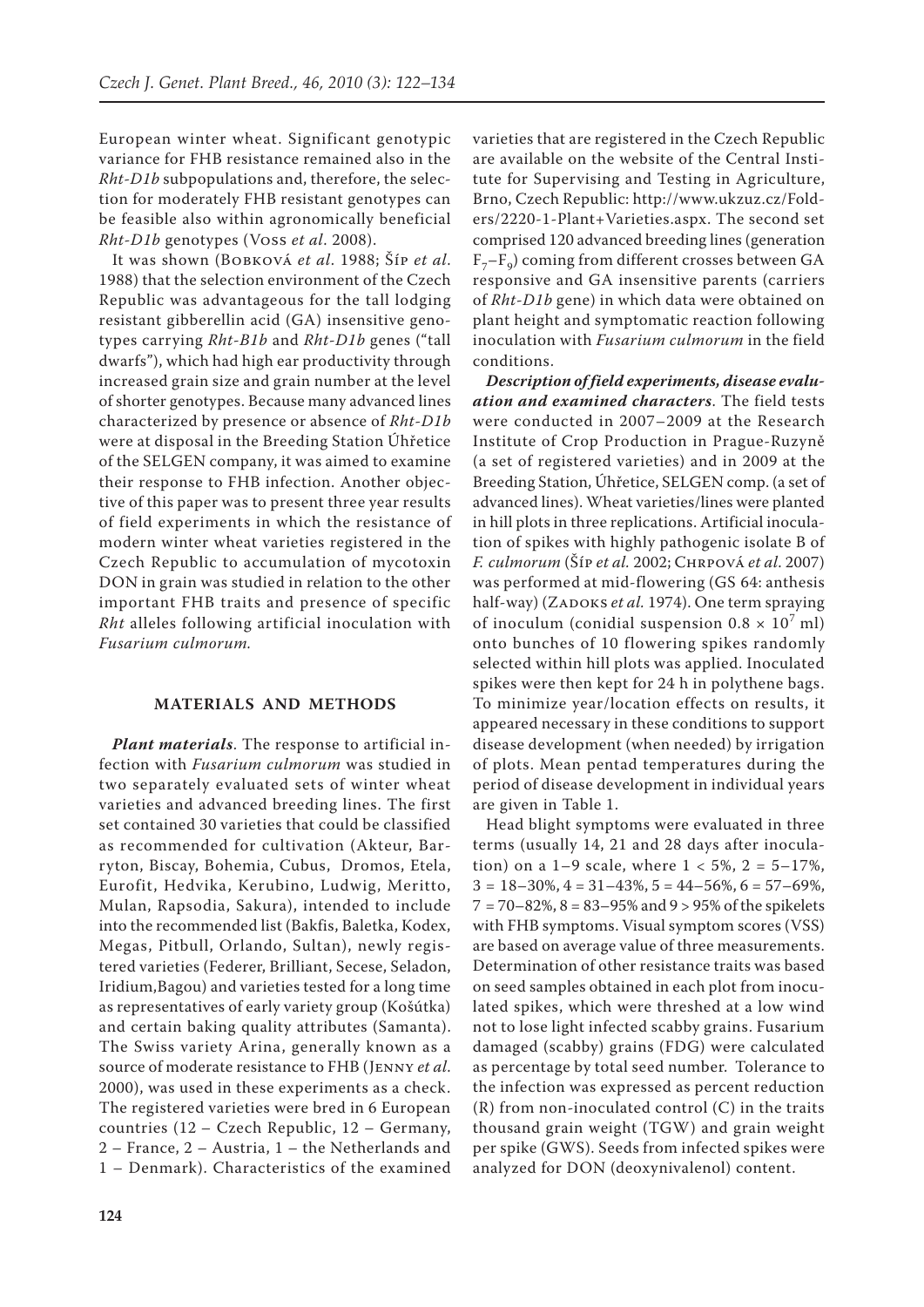|                  | 2007 | 2008 | 2009                                                        |
|------------------|------|------|-------------------------------------------------------------|
| $12 - 16$        | 16.0 | 15.9 | 12.2                                                        |
| $17 - 21$        | 15.9 | 11.5 | 18.0                                                        |
| $22 - 26$        | 21.5 | 14.2 | 17.9                                                        |
| $27 - 31$        | 16.0 | 21.1 | 11.1                                                        |
| $1 - 5$          | 17.3 | 19.8 | 12.8                                                        |
| $6 - 10$         | 21.7 | 19.3 | 15.3                                                        |
| $11 - 15$        | 21.6 | 14.3 | 15.6                                                        |
| $16 - 20$        | 20.9 | 17.3 | 16.8                                                        |
| $21 - 25$        | 19.1 | 21.7 | 14.2                                                        |
| $26 - 30$        | 15.3 | 20.2 | 19.3                                                        |
| $1 - 5$          | 17.3 | 20.6 | 20.9                                                        |
| $6 - 10$         | 16.8 | 17.7 | 17.0                                                        |
| $11 - 15$        | 20.0 | 17.8 | 19.3                                                        |
| Mean temperature |      | 17.8 | 16.2                                                        |
|                  |      |      |                                                             |
|                  |      | 18.4 | Time of inoculation 14.5. - 25.5. 28.5. - 5.6. 18.5. - 5.6. |

Table 1. Mean pentad temperature (in °C) during the period of disease development in 2007–2009

*Chemical analyses.* The content of DON was determined by ELISA with the use of RIDAS-CREEN® FAST DON kits from R- Biopharm GmbH, Darmstadt, Germany.

DON determination: A representative sample was ground and thoroughly mixed. After that 5 g of ground sample was shaken (3 min) with 100 ml of distilled water and filtered. 50 µl of the filtrate was used for the test. Samples and standards were applied according to manufacturer instructions. Absorption of final solution was measured at 450 nm, using SUNRISE spectrophotometer. RIDAWIN® software was exploited for the data processing.

*Determination of Rht genes presence*. Plant responses to exogenous gibberellin (GA) were determined using the method of GALE and GREGORY (1977). To distinguish between GA-responsive and GA-insensitive genotypes, the method consisted of a 14 day treatment with 50 ppm  $GA<sub>3</sub>$ . Measurements of shoot length were taken 10 and 14 days after GA treatment and in control (untreated) plants. A genotype was considered to be GA-sensitive when the increase in shoot length between the GA-treated and control plants was significant.

Genomic DNA was extracted from individual plants using commercial Dneasy Plant Mini Kits

(Qiagen) following manufacturers instructions. For detection of both the *Rht-B1* and *Rht-D1* genes (except the *Rht–D1a* allele), located on wheat chromosomes 4B and 4D, respectively, PCR conditions and primers were as published by Ellis *et al.* (2002). To detect the *Rht-D1a* allele, reaction conditions were: initial denaturation at 94°C for 3 min, followed by 45 cycles (94°C for 1 min, 58°C for 1 min and 72°C for 1 min) and finished at 72°C for 10 min. PCR products were separated on agarose gels and visualised using ethidium bromide.

*Statistical analysis*. The UNISTAT 5.0 package (UNISTAT Ltd., London, UK) was used for statistical analyses and STATISTICA package (StatSoft, Inc., Tulsa, OK) for graphics. Least significant difference (LSD) method based on the *F* distribution was exploited for paired comparisons between the means following analyses of variance, in which the null hypotheses "all population means are equal" were rejected. Pooled variance *t*-test was used to compare the means of two independent samples showing the same variance.

The data obtained from non-inoculated plots were not included in statistical analyses (they were used for determination of reductions of grain yield). Analysis of DON content in control plots (C) showed only traces of grain contamination (average value 0.060 mg/kg). The experiments were not apparently affected by other diseases and pests or abiotic stress factors.

#### **Results and Discussion**

# **Disease development under different conditions and relations between the examined traits**

It follows from evaluation of the response of 31 winter wheat varieties to artificial infection of ears with isolate B of *Fusarium culmorum* in 2007–2009 (Tables 2 and 3) that the conditions of 2008 were the most favourable for the spread of the disease. That year could be characterized by high temperatures in time of inoculation (the end of May and beginning of June – Table 1). The high temperature accompanied by sufficient wetness (when using mist irrigation of plots) favoured early FHB development in the wheat spike and resulted in a high accumulation of DON like in 2006 (Chrpová *et al*. 2007). In 2008, the average DON content was much higher (89.13 mg/kg) than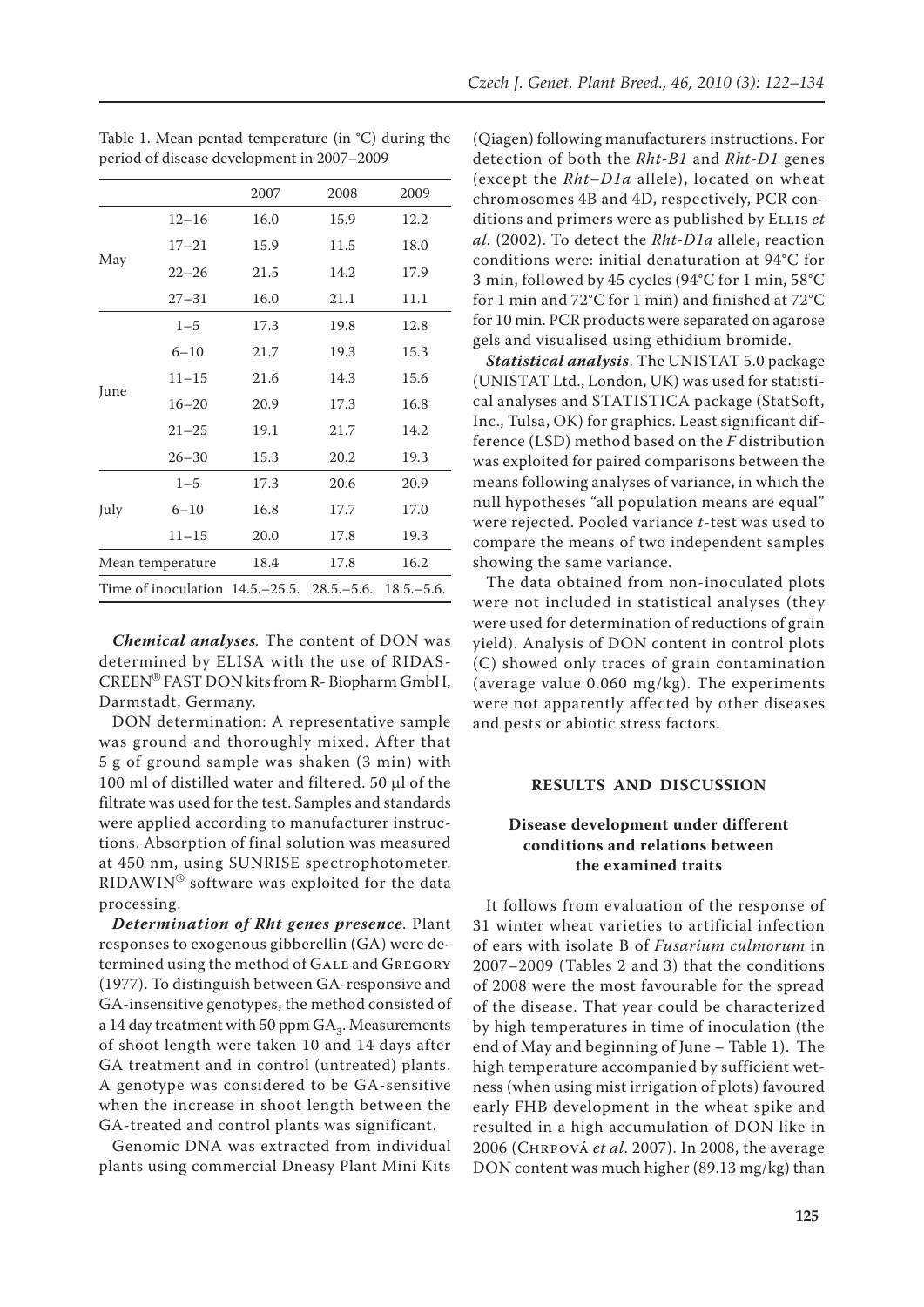Table 2. Mean DON content (mg/kg) of 31 winter wheat varieties in three years and inclusion of varieties in homogeneous groups (*P* = 95%, LSD test)

| Variety          | Year of<br>registration | Country<br>of origin*  | Classification**                  | Average                | 2007                   | 2008                   | 2009                          |
|------------------|-------------------------|------------------------|-----------------------------------|------------------------|------------------------|------------------------|-------------------------------|
| <b>Bakfis</b>    | 2008                    | CZ                     | MR                                | 15.1 <sup>a</sup>      | 11.6 <sup>a</sup>      | $17.7^{\rm a}$         | 16.0 <sup>a</sup>             |
| Arina            |                         | CH                     | MR                                | $20.3\mathrm{^a}$      | 9.9 <sup>a</sup>       | $32.4$ <sup>abc</sup>  | 18.8 <sup>ab</sup>            |
| Federer          | 2009                    | CZ                     | $\ensuremath{\mathsf{MR}}\xspace$ | 30.9 <sup>ab</sup>     | 16.0 <sup>ab</sup>     | $38.1$ <sup>abc</sup>  | 38.7 <sup>abcde</sup>         |
| Baletka          | 2008                    | CZ                     | MR                                | $31.4^{ab}$            | 21.2 <sup>ab</sup>     | $39.4$ abc             | 33.7abcd                      |
| Samanta          | 1993                    | CZ                     | MR                                | $33.4^{ab}$            | 27.7 <sup>ab</sup>     | $29.3^{ab}$            | $43.3^{ab}$<br>cdef           |
| Sakura           | 2007                    | CZ                     | MR                                | $36.6$ abc             | $29.8$ <sup>abc</sup>  | $41.5$ <sup>abc</sup>  | $36.2$ abcde                  |
| <b>Brilliant</b> | 2009                    | DE                     | $\mathbf{M}$                      | 40.8 <sup>abcd</sup>   | $12.4^{ab}$            | $39.8$ abc             | $51.3$ <sup>cde-</sup><br>fgh |
| Dromos           | 2006                    | DE                     | $\mathbf M$                       | $45.1$ <sup>abcd</sup> | $22.3^{ab}$            | 75.1 <sup>abcde</sup>  | 37.8 <sup>abcde</sup>         |
| Košútka          | 1981                    | CZ                     | $\mathbf{M}$                      | $45.3$ abcd            | 44.9 <sup>abcd</sup>   | 67.9 <sup>abcde</sup>  | $23.2$ <sup>abc</sup>         |
| Sultan           | 2008                    | CZ                     | $\mathbf{M}$                      | 48.1 <sup>abcd</sup>   | $45.0$ abcd            | $56.8$ abcd            | $41.4$ abcde                  |
| Hedvika          | 2004                    | <b>NL</b>              | M                                 | $48.6^{\rm abcd}$      | $18.0^{\rm ab}$        | 74.8 <sup>abcde</sup>  | $42.2^{ab}$<br>cdef           |
| Orlando          | 2008                    | DK                     | $\mathbf{M}$                      | $58.4^{bcde}$          | $38.8$ <sup>abcd</sup> | 95.9 <sup>bcdef</sup>  | $40.6^{\rm abcde}$            |
| Akteur           | 2004                    | DE                     | M                                 | $59.2$ bcde            | $29.5^{ab}$            | 100.4 <sup>cdef</sup>  | $47.7^{\rm bc}$<br>defg       |
| Secese           | 2009                    | CZ                     | $\mathbf{M}$                      | $62.1$ bcde            | 74.9 <sup>def</sup>    | 47.0 <sup>abcd</sup>   | $59.4$ defgh                  |
| Mulan            | 2007                    | DE                     | $\mathbf{M}$                      | $62.3$ bcde            | 42.7 <sup>abcd</sup>   | 89.4 <sup>bcdef</sup>  | $54.8^{\text{defgh}}$         |
| Ludwig           | 2000                    | AT                     | $\mathbf{M}$                      | $65.1$ bcde            | 59.7bcd                | 78.0 <sup>abcdef</sup> | $61.8^{\text{defghi}}$        |
| Megas            | 2008                    | DE                     | $\mathbf{M}$                      | $65.4^{bcde}$          | $38.2$ abcd            | $112.8^{\rm defg}$     | $36.2$ abcde                  |
| Meritto          | 2003                    | CZ                     | $\mathbf{M}$                      | $65.7^{\rm bede}$      | $71.8^{\rm cdef}$      | $92.7$ bcdef           | $32.5$ <sup>abcd</sup>        |
| <b>Biscay</b>    | 2005                    | DE                     | <b>MS</b>                         | $72.0$ <sup>def</sup>  | $29.9$ abc             | 114.9 <sup>defg</sup>  | $71.2f^{ghijk}$               |
| Seladon          | 2009                    | CZ                     | MS                                | $75.0^{\rm def}$       | 54.1 <sup>bcd</sup>    | $74.5^{\rm abcde}$     | 96.5 <sup>kl</sup>            |
| Etela            | 2006                    | CZ                     | <b>MS</b>                         | 76.9 <sup>def</sup>    | 62.8 <sup>bcd</sup>    | 89.9bcdef              | 77.9hijkl                     |
| Iridium          | 2009                    | FR                     | MS                                | $78.8$ <sup>defg</sup> | $77.8$ <sup>def</sup>  | $100.6$ cdef           | $58.1$ <sup>defgh</sup>       |
| Kerubino         | 2007                    | DE                     | <b>MS</b>                         | 88.9 <sup>efgh</sup>   | 109.3 <sup>fgh</sup>   | 93.1 <sup>bcdef</sup>  | $64.3$ <sup>efghij</sup>      |
| Eurofit          | 2006                    | $\mathbf{A}\mathbf{T}$ | <b>MS</b>                         | $89.3^{\rm efgh}$      | 126.0 <sup>gh</sup>    | $63.4^{\rm abcde}$     | $78.4^{\rm {hijkl}}$          |
| Rapsodia         | 2003                    | $\rm DE$               | <b>MS</b>                         | $90.2$ efgh            | $43.2$ abcd            | $152.2^{fg}$           | 75.2 <sup>ghijkl</sup>        |
| Bohemia          | 2007                    | ${\rm CZ}$             | MS                                | $90.5^{\text{efgh}}$   | $73.7$ <sup>def</sup>  | 152.9 <sup>fg</sup>    | $44.9^{ab}$<br>cdef           |
| Barryton         | 2007                    | DE                     | <b>MS</b>                         | $91.5^{\text{efgh}}$   | 65.6 <sup>bcd</sup>    | $154.4^{fg}$           | $54.6$ <sup>defgh</sup>       |
| Pitbull          | 2008                    | $\rm{DE}$              | $\boldsymbol{S}$                  | $102.7$ <sup>fgh</sup> | 59.1 <sup>bcd</sup>    | $156.1^{fg}$           | 93.0 <sup>jkl</sup>           |
| Cubus            | 2004                    | $\rm{DE}$              | $\mathbf S$                       | $113.5^\mathrm{gh}$    | 103.4 <sup>efg</sup>   | 172.98                 | $64.1$ <sup>efghij</sup>      |
| Kodex            | 2008                    | DE                     | $\mathbf S$                       | $117.4^{\rm h}$        | $70.7$ <sup>cde</sup>  | 179.18                 | $102.2^{\rm l}$               |
| Bagou            | 2009                    | ${\rm FR}$             | $\boldsymbol{S}$                  | $122.1^h$              | 145.0 <sup>h</sup>     | $130.1^{\rm efg}$      | $91.2$ ijkl                   |
| Average          |                         |                        |                                   | 65.9                   | 52.8                   | 89.1                   | 54.4                          |

\*Country where the variety was bred; \*\*MR = moderate resistance; M = medium response; MS = moderate susceptibility;  $S =$  susceptibility

Means in columns followed by the same letter are not significantly different from each other (*P* < 0.05)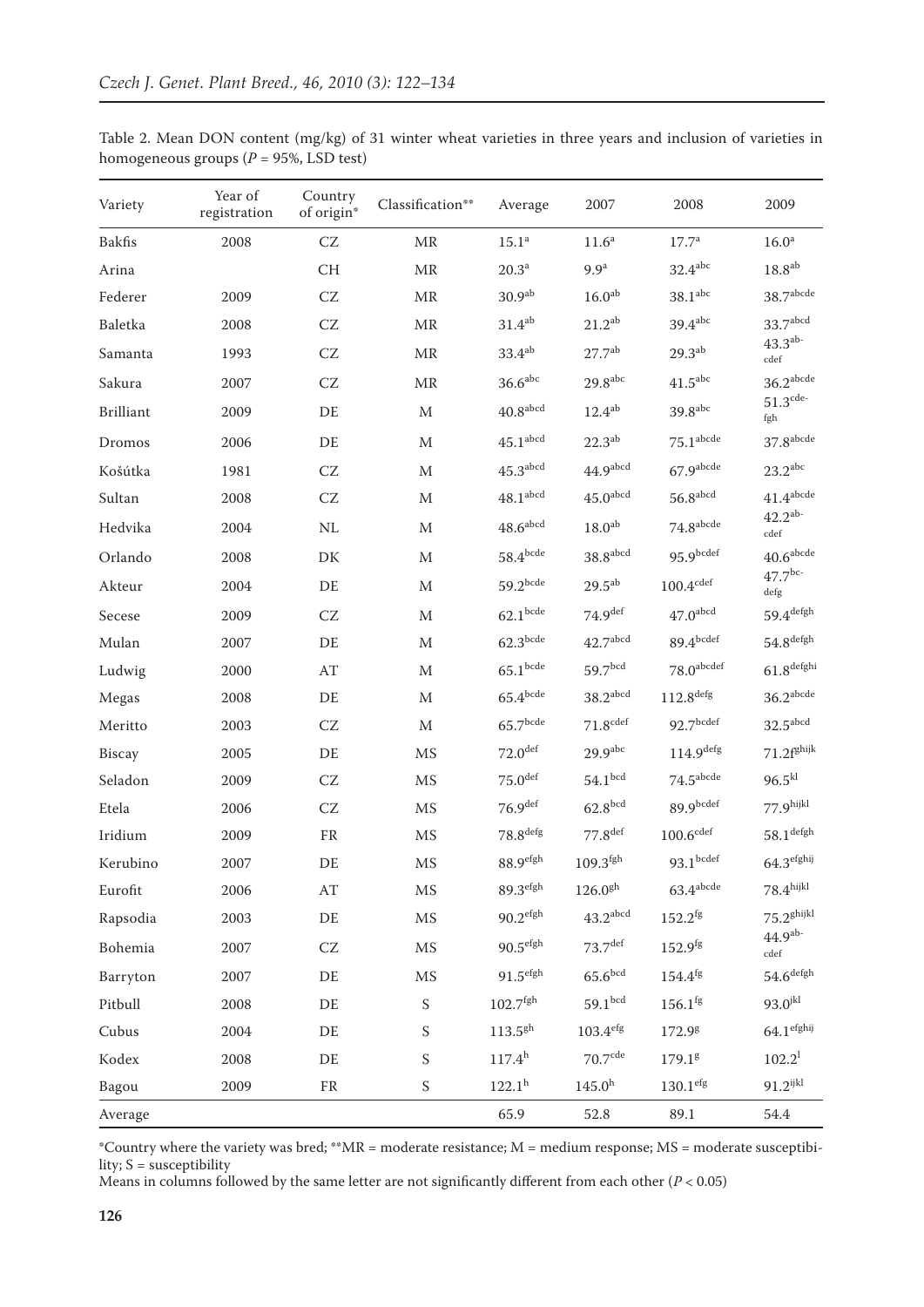| Table 3. Mean values (2007–2009) and variety and year ranking for DON content, visual symptom score (VSS),              |
|-------------------------------------------------------------------------------------------------------------------------|
| % of Fusarium damaged grains (FDG), reduction of thousand grain weight (TGW-R), and reduction of grain                  |
| weight per spike (GWS-R); results of traits evaluation with respect to the presence of Norin 10 <i>Rht</i> genes in the |
| examined varieties                                                                                                      |

| Variety/year/response to GA<br>(Rht gene) |               | DON content |                | <b>VSS</b> |                  | ${\rm FDG}$ |                  | TGW-R    |              | GWS-R    |                |
|-------------------------------------------|---------------|-------------|----------------|------------|------------------|-------------|------------------|----------|--------------|----------|----------------|
|                                           |               | mg/kg       | rank           | $1 - 9$    | rank             | $\%$        | rank             | $\%$     | rank         | $\%$     | rank           |
| <b>Bakfis</b>                             | $GA-S$        | 15.1        | $\mathbf{1}$   | 2.87       | $\mathbf{2}$     | 29.9        | $\mathbf{1}$     | 19.8     | $\mathbf{1}$ | 35.0     | $\mathbf{1}$   |
| Arina                                     | $GA-S$        | 20.3        | 2              | 2.11       | $\mathbf{1}$     | 34.6        | $\sqrt{2}$       | 22.1     | 3            | 39.3     | $\,3$          |
| Baletka                                   | $Rht-B1b$     | 31.4        | $\overline{4}$ | 3.26       | 6                | 44.2        | 3                | 21.9     | 2            | 42.9     | $\overline{4}$ |
| Samanta                                   | $GA-S$        | 33.4        | 5              | 3.36       | $\overline{7}$   | 51.0        | 5                | 26.1     | 6            | 38.9     | $\mathbf{2}$   |
| Dromos                                    | $GA-S$        | 45.1        | 8              | 3.25       | 5                | 49.7        | $\overline{4}$   | 26.1     | 5            | 48.7     | 5              |
| Sakura                                    | $GA-S$        | 36.6        | 6              | 3.19       | $\boldsymbol{4}$ | 62.6        | 8                | 28.0     | 8            | 50.3     | 6              |
| Košútka                                   | $GA-S$        | 45.3        | 9              | 3.83       | 16               | 51.6        | 6                | 25.6     | $\bf 4$      | 50.4     | 7              |
| Federer                                   | $GA-S$        | 30.9        | 3              | 3.66       | 11               | 55.5        | 7                | 34.7     | 17           | 55.6     | 14             |
| <b>Brilliant</b>                          | $Rht$ - $D1b$ | 40.8        | 7              | 3.17       | $\sqrt{3}$       | 63.9        | $\overline{9}$   | 39.3     | $24\,$       | 52.2     | 10             |
| Mulan                                     | $GA-S$        | 62.3        | 15             | 3.50       | $\,8\,$          | 68.4        | $15\,$           | 30.5     | 9            | 53.2     | 13             |
| Hedvika                                   | $GA-S$        | 48.3        | 11             | 3.77       | 12               | 70.3        | 18               | 33.0     | 12           | 51.9     | 8              |
| Meritto                                   | $GA-S$        | 65.7        | 18             | 3.83       | 15               | 66.2        | 12               | 31.7     | 10           | 52.9     | 11             |
| Ludwig                                    | $GA-S$        | 65.1        | 16             | 3.56       | $\boldsymbol{9}$ | 68.9        | 16               | 33.5     | 16           | 53.0     | 12             |
| Megas                                     | $GA-S$        | 65.4        | $17\,$         | 3.58       | 10               | 64.0        | 10               | 38.4     | 21           | 57.9     | 17             |
| Orlando                                   | $GA-S$        | 58.4        | 12             | 3.77       | 13               | 71.0        | 19               | 33.3     | 14           | 59.2     | 19             |
| Sultan                                    | $GA-S$        | 48.1        | 10             | 4.05       | 18               | 67.2        | 13               | 33.4     | 15           | 64.4     | 23             |
| Akteur                                    | $GA-S$        | 59.2        | 13             | 4.13       | 19               | 65.8        | $11\,$           | 38.5     | $22\,$       | 59.3     | $20\,$         |
| Barryton                                  | $GA-S$        | 91.5        | 27             | 3.98       | 17               | 74.0        | $24\,$           | 27.2     | 7            | 56.8     | 15             |
| Bohemia                                   | $GA-S$        | 90.5        | 26             | 3.81       | 14               | 68.1        | 14               | 40.9     | 29           | 52.0     | 9              |
| Secese                                    | $GA-S$        | 62.1        | 14             | 4.97       | 31               | 71.6        | 21               | 32.4     | 11           | 57.1     | 16             |
| Etela                                     | $GA-S$        | 76.9        | 21             | 4.56       | 26               | 69.7        | 17               | 36.8     | 20           | 66.1     | 25             |
| Cubus                                     | $Rht$ - $D1b$ | 113.5       | 29             | 4.31       | 22               | 73.7        | 22               | 36.7     | 19           | 58.3     | 18             |
| Eurofit                                   | $GA-S$        | 89.3        | 24             | 4.21       | 20               | 71.1        | 20               | 40.8     | $27\,$       | 61.4     | 21             |
| Rapsodia                                  | $Rht$ - $D1b$ | 90.2        | $25\,$         | 4.35       | 23               | 80.8        | $30\,$           | 33.2     | 13           | 62.9     | 22             |
| Iridium                                   | $Rht$ - $D1b$ | 78.8        | $22\,$         | 4.23       | 21               | 73.9        | 23               | 35.9     | 18           | 69.4     | 29             |
| Kerubino                                  | $GA-S$        | 88.9        | 23             | 4.44       | 25               | 74.2        | 25               | 40.8     | 26           | 65.1     | 24             |
| <b>Biscay</b>                             | $Rht$ - $D1b$ | 72.0        | 19             | 4.41       | 24               | 78.1        | $28\,$           | 39.4     | $25\,$       | 67.0     | 27             |
| Seladon                                   | $GA-S$        | 75.0        | 20             | 4.56       | 27               | 75.9        | 27               | 40.9     | 28           | 66.7     | 26             |
| Bagou                                     | Rht-D1b       | 122.1       | $31\,$         | 4.76       | 30               | $74.4\,$    | $26\,$           | $38.5\,$ | $23\,$       | $71.8\,$ | 30             |
| Pitbull                                   | Rht-D1b       | 102.7       | $\sqrt{28}$    | 4.67       | 29               | 80.5        | 29               | 48.9     | $31\,$       | 67.0     | 28             |
| Kodex                                     | $Rht$ - $D1b$ | 117.3       | $30\,$         | 4.63       | 28               | 86.9        | 31               | 47.7     | $30\,$       | 72.1     | 31             |
| 2007                                      |               | 52.8        | $\mathbf{1}$   | 3.59       | $\sqrt{2}$       | 58.1        | 1                | 30.3     | $\mathbf{1}$ | 48.3     | $\mathbf{1}$   |
| 2009                                      |               | 54.4        | 2              | 3.32       | $\mathbf{1}$     | 78.0        | 3                | 33.1     | 2            | 54.1     | 2              |
| 2008                                      |               | 89.1        | 3              | 4.92       | 3                | 64.1        | $\boldsymbol{2}$ | 40.2     | 3            | 70.4     | 3              |
| GA sensitive                              |               | 59.7        |                | 3.82       |                  | 64.1        |                  | 33.0     |              | 55.1     |                |
| GA insensitive: Rht-D1b                   |               | 92.2        |                | 4.32       |                  | 76.5        |                  | 40.0     |              | 65.1     |                |
| $ t\text{-statistic} $                    |               | 3.391**     |                | 2.549*     |                  | $2.961**$   |                  | 2.867**  |              | 3.107**  |                |
| Total average                             |               | 65.9        |                | 3.90       |                  | 65.7        |                  | 34.1     |              | 56.8     |                |

GA = gibberellic acid; GA-S = GA sensitive;  $^*P < 0.05$ ;  $^{**}P < 0.01$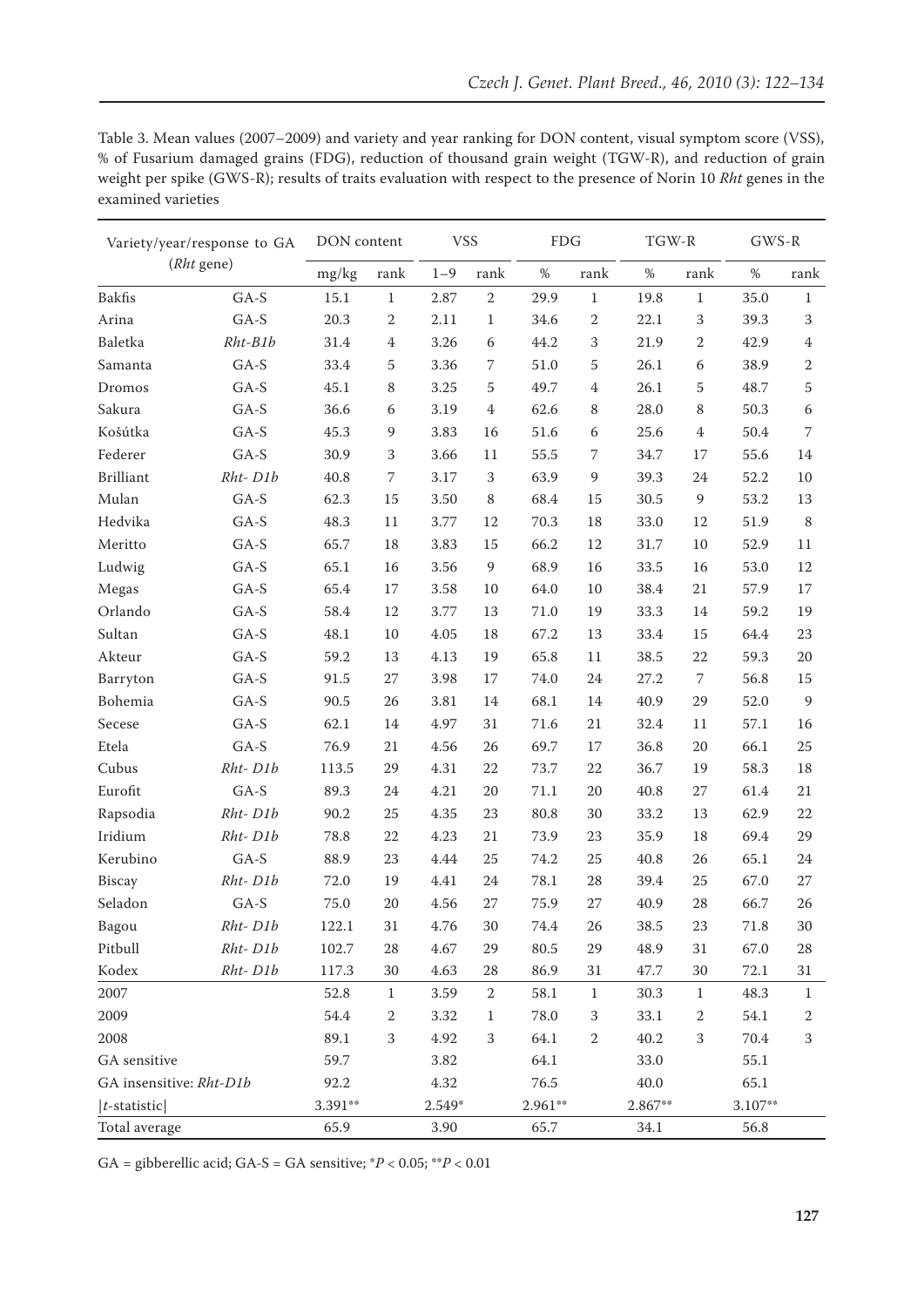in 2007 (52.75 mg/kg) and 2009 (54.43 mg/kg). Also the other traits, except for percentage of Fusarium damaged grains, were in 2008 more affected by the disease than in the other years. In 2009, the disease developed at a relatively lower daily temperature and in 2007 at a higher fluctuation of temperature values, but the average DON content was in these years rather similar.

Besides DON content, the disease severity was also characterized by symptom expression (VSS), percentage of Fusarium damaged grains (FDG) and reductions of thousand-grain weight (TGWR) and grain weight per spike (GWSR) due to infection. As shown in Table 4, all these traits were significantly interrelated, but it is evident that particularly the relations of DON with VSS, FDG and GWSR were in 2007 not so tight as in the other years, which could probably be ascribed to the above mentioned temperature fluctuations during the period of disease development causing different impacts on manifestation of different traits. The relations of DON with VSS, FDG, TGWR and GWSR were close in 2009, when correlation coefficients ranged between 0.78 and 0.84 (DON vs GWSR – yield loss), while it was 0.54–0.71 in 2008 with the most severe infection and only 0.41–0.56 in 2007. According to these results, it can be expected that the conditions of 2009, when the inspection into the effects of *Rht* genes on FHB resistance was performed in advanced breeding lines, were favourable to make implications for DON content from VSS.

# **Evaluation of the variety resistance to accumulation of DON mycotoxin and performance in the other FHB traits examined**

It can be deduced from the correlation studies above that the classification of variety resistance (tolerance) to FHB and accumulation of DON in grain is undoubtedly connected with the inclusion of suitable characters and the accuracy of their determination. In this study, great attention was paid to DON content, which can be reckoned as the character of crucial importance. Differences between varieties in the accumulation of DON mycotoxin following FHB infection in individual years are clear from Table 2. Using multiple comparisons from ANOVA, the varieties could be arranged in each year and over examined years into homogeneous groups of a similar resistance level. These groups were often large (particularly when examined over years), which may indicate a high affection of variety DON content by environmental conditions. Therefore, a multiple testing is evidently necessary. On the basis of three-year results, the varieties could be classified from these aspects as showing moderate resistance (MR), medium response (M), moderate susceptibility (MS) and susceptibility (S). When compared with the response of moderately resistant reference variety Arina, a great majority of included varieties could be reckoned to be medium responsive or quite susceptible to accumulation of DON. The highest resistance level to accumulation of DON was found

Combination of traits\* 2007 2008 2009 *r P r P r P* DON vs VSS 0.563 0.0006 0.711 0.0000 0.799 0.0000 DON vs FDG 0.466 0.0047 0.829 0.0000 0.794 0.0000 DON vs TGWR 0.685 0.0000 0.536 0.0011 0.783 0.0000 DON vs GWSR 0.414 0.0114 0.665 0.0000 0.839 0.0000 VSS vs FDG 0.585 0.0003 0.820 0.0000 0.619 0.0001 VSS vs TGWR 0.585 0.0003 0.570 0.0005 0.501 0.0021 VSS vs GWSR 0.733 0.0000 0.876 0.0000 0.744 0.0000 FDG vs TGWR 0.622 0.0001 0.679 0.0000 0.728 0.0000 FDG vs GWSR 0.650 0.0001 0.845 0.0000 0.794 0.0000 TGWR vs GWSR 0.760 0.0000 0.651 0.0000 0.781 0.0000

Table 4. Coefficients of correlation between the examined traits in three years (31 varieties)

\*for explanation of symbols see Table 3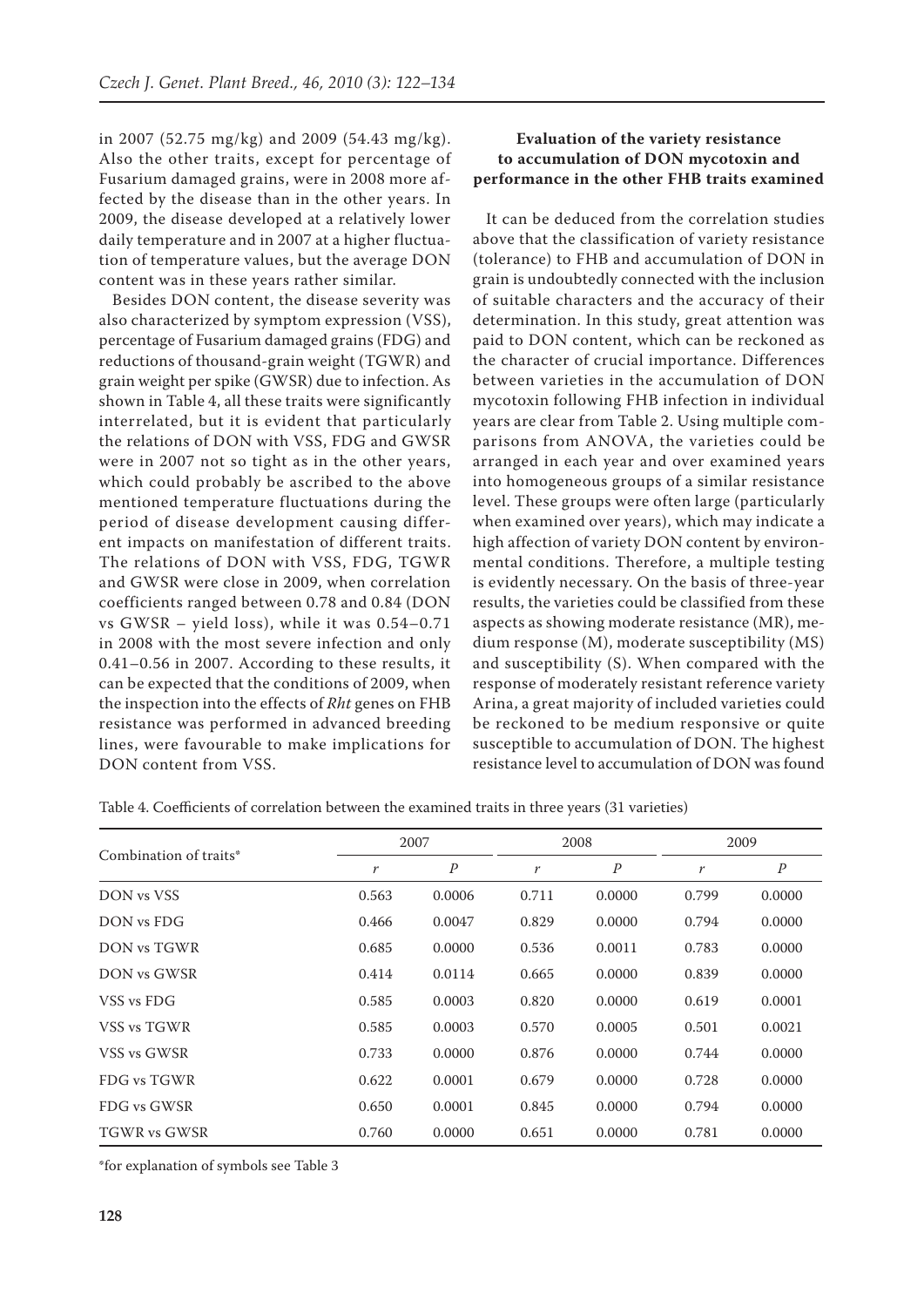in the modern variety Bakfis, which appeared to be more stable over years than Arina. Another 9 varieties (Federer, Baletka, Samanta, Sakura Brilliant, Dromos, Košútka, Sultan and Hedvika) were included in the same "a" group, however, as seen in Table 2, some of them expressed high instability over years (5 lastly mentioned varieties), and therefore only six varieties (Bakfis, Arina, Federer, Baletka, Samanta and Sakura), significantly differing from the MS and S groups, could be considered as moderately resistant to accumulation of DON. The information about the moderate resistance of varieties Bakfis and Federer, together with the description of other important properties of these varieties, was lately provided by Laml and Pánek (2008, 2010) and about high resistance of Sakura by Horčička *et al.* (2007) and Šíp *et al.* (2010). Concerning the examined set of registered winter wheat varieties, Bagou, Kodex, Cubus and Pitbull were found to be the most susceptible to accumulation of DON mycotoxin.

In Table 3, variety and year ranking (in an ascending order) is available for all examined traits. It is clear from this table that most varieties showed a similar resistance level in all traits, however, it was also possible to detect different rank orders in a variety resistance to e.g. accumulation of DON, tolerance to the disease or symptom expression, which may indicate the presence of different resistance types. The comparison of variety ranking for DON with the ranking obtained on the basis of all examined traits showed the highest differences in the varieties Barryton, Biscay, Seladon, Bohemia, Sultan and Meritto. The varieties Biscay and Seladon that were classified as moderately susceptible to accumulation of DON showed a very high susceptibility in all the other traits measuring the disease incidence. In previous experiments (Chrpová *et al.* 2007), Biscay expressed a very high DON content, as well. The varieties Bohemia and Barryton showed in these experiments a high susceptibility to accumulation of DON, but a relatively lower expression of FHB symptoms and lower grain yield losses. Šíp et al. (2010) reported from spray inoculated 10m<sup>2</sup> plots about medium responsiveness of Bohemia from different aspects. A low disease incidence is stated for this variety in systematic surveys of grain samples collected in the Czech Republic by the State Phytosanitary Administration (data not presented here), which indicated a relatively high resistance to initial infection (Type I) in this variety. In the conditions of natural infection (in agricultural practice), the components of its passive resistance (such as greater plant height and loose spike) could be better expressed than in infection tests. A lower disease incidence and a high susceptibility to accumulation of DON were characteristic of the variety Ebi in the previous experiments (Chrpová *et al.* 2007; Šíp *et al.* 2007). On the other hand, Sultan and apparently also Federer (at a higher resistance level) can be classified according to these experiments as varieties producing less DON at a higher symptom expression and greater grain weight reduction. Bai *et al.* (2001) reported that severe visual symptoms may not always be associated with high DON levels, especially in the varieties possessing a moderate Type II resistance.

# **Analysis of relations between the variety response to FHB and** *Rht* **genes presence**

As shown in Table 3, the presence of the semidwarfing gene *Rht-D1b* resulted in a significantly higher mean DON content and a higher performance in all other FHB traits. All the varieties that were the most susceptible to accumulation of DON (Bagou, Kodex, Cubus and Pitbull) carry this gene, which was also detected in the susceptible varieties Iridium, Biscay and Rapsodia, and in the variety Brilliant with a higher but less stable resistance. The effect of *Rht-B1b* on FHB resistance could not be evaluated in this variety set, because only one variety (a moderately resistant variety Baletka) was found to carry this gene. The association of FHB susceptibility with the dwarfing allele *Rht-D1b* was recently documented in many publications (Draeger *et al.* 2007; Holzapfel *et al*. 2008; Srinivasary *et al*. 2008; Voss *et al.* 2008) and this association is also supported by the finding that e.g. UK winter wheat varieties, the great majority of which carry the *Rht-D1b* allele, are generally highly susceptible to FHB (Draeger *et al.* 2007; Gosman *et al.* 2007). In addition, several studies revealed that FHB resistance QTL is often co-localized with QTL for other traits such as plant height, heading date or DON content (Schmolke *et al*. 2005; Gervais *et al*. 2007; Klahr *et al.* 2007) confirming the general complexity of FHB response.

To elucidate the effect of *Rht-D1b* on FHB resistance, the relation of FHB resistance to plant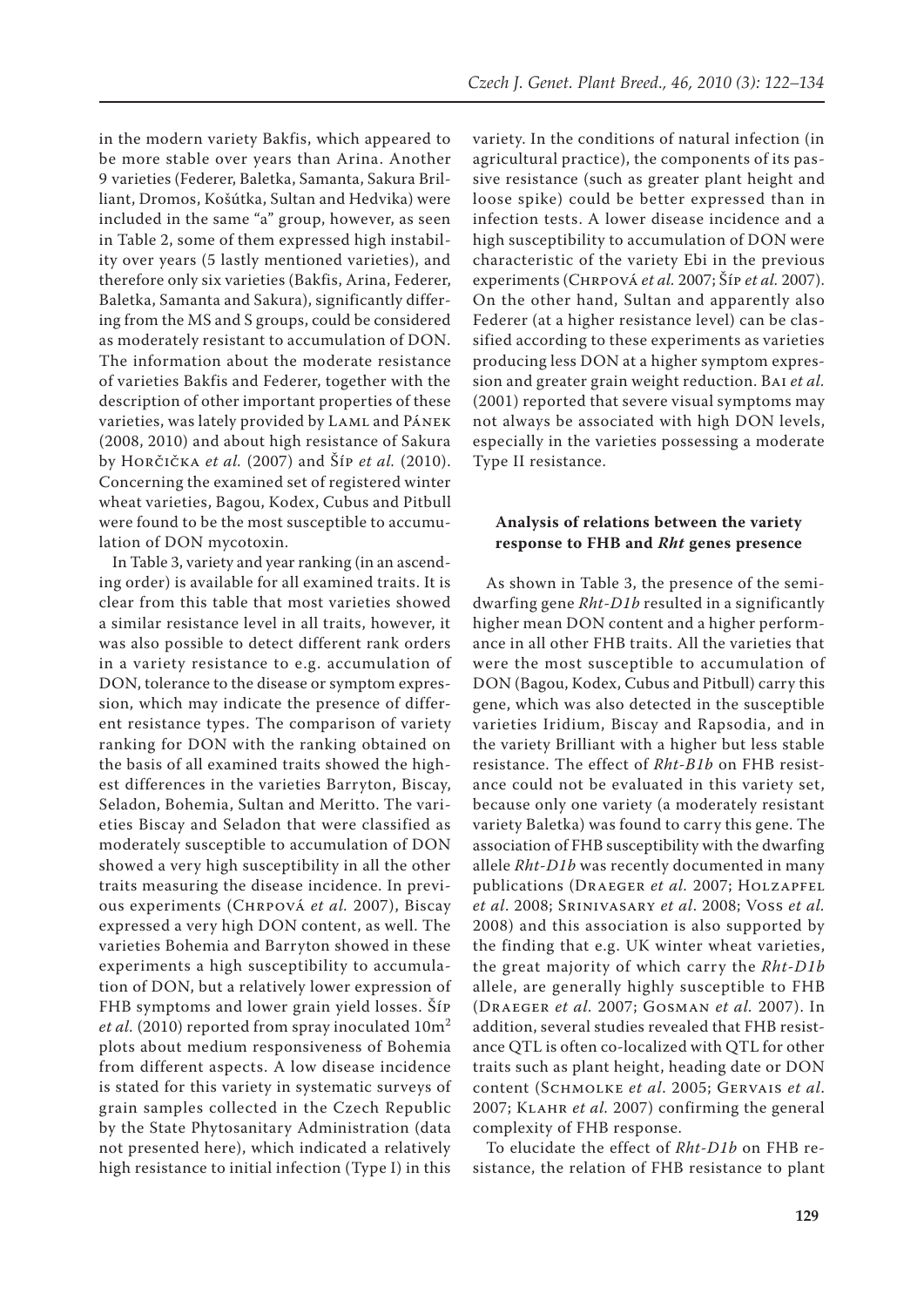

Figure 1. Mean VSS (visual symptom score on 1–9 scale; 1 = low incidence) and plant height of gibbrellic acid (GA) insensitive (GA-I) (*Rht-D1b*) and sensitive (GA-S) wheat lines; the bars are 95% confidence interval

height was studied in a set of 120 adapted advanced breeding lines, of which 64 were GA insensitive (*Rht-D1b*) and 56 GA sensitive genotypes. This set of lines was developed within a so called "gibberellin" programme aimed at the obtaining of high yielding and lodging resistant *Rht-D1b* genotypes (Bobková *et al*. 1988), from which widely grown Czech varieties, such as Šárka, Vlasta, Mladka and Rheia, were derived. The results of this analysis are shown in Figures 1 and 2, and Table 5. In the recommended system of selecting "tall GA insensitive" genotypes (Šíp *et al*. 1988), plant height was at the presence of *Rht-D1b* reduced by appr. 5 cm (4.7%) when compared to the GA sensitive genotypes and *s*<sup>2</sup> was significantly higher in the group of GA insensitive lines (44.22/22.65; *F* = 1.95 >  $F_{0.05}$  = 1.56). The presence of *Rht-D1b* resulted in a significantly higher mean FHB symptom score (Figure 1) of 14% if compared to the mean score of *Rht-D1a* (GA sensitive) group of lines, which showed quite a similar variation (*s* 2 ) in FHB scores as the *Rht-D1b* genotypes  $(0.692/0.578 = 1.19)$ . A shift to a greater susceptibility for GA insensitive (GA-I) genotypes is clearly visible in the histograms representing frequency distributions (Figure 2). VSS corresponding to the greatest frequency (mode) was 4.5 for the GA-I group, while it was 3.5 for the GA-S group, however, the variation

was almost the same. Therefore, it is possible to conclude from these results that we can obtain the FHB resistant genotypes also among the *Rht-D1b* genotypes, but with a relatively lower frequency than among the *Rht-D1a* genotypes.

In the breeding programme at Úhřetice, which is generally oriented towards the development of relatively taller varieties, it was particularly important to recognize whether a greater plant height could moderate an adverse effect of the *Rht-D1b* gene. To answer this question, a set of 120 lines was subdivided into three plant height (PH) classes (I: 75–95 cm, II: 96–100 cm and III: 101–111 cm) in which the effect of the presence and absence of the *Rht-D1b* gene was examined. It is clear from Table 5 that, unlike in all lines, in each PH category the differences between GAinsensitive and GA-sensitive groups of lines were not statistically significant, and irrespective of GA response, the VSS means decreased in dependence on plant height from 3.99 (I) to 3.36 (III), which indicates a relatively higher effect of increased plant on reduction of VSS (19%) than in the case of the absence of *Rht-D1b* gene (14%). These findings indicate that the negative effect of *Rht-D1b* on FHB resistance can be excluded, to a high degree, through selecting for taller *Rht-D1b* genotypes. In the most desirable plant height class of 96–100 cm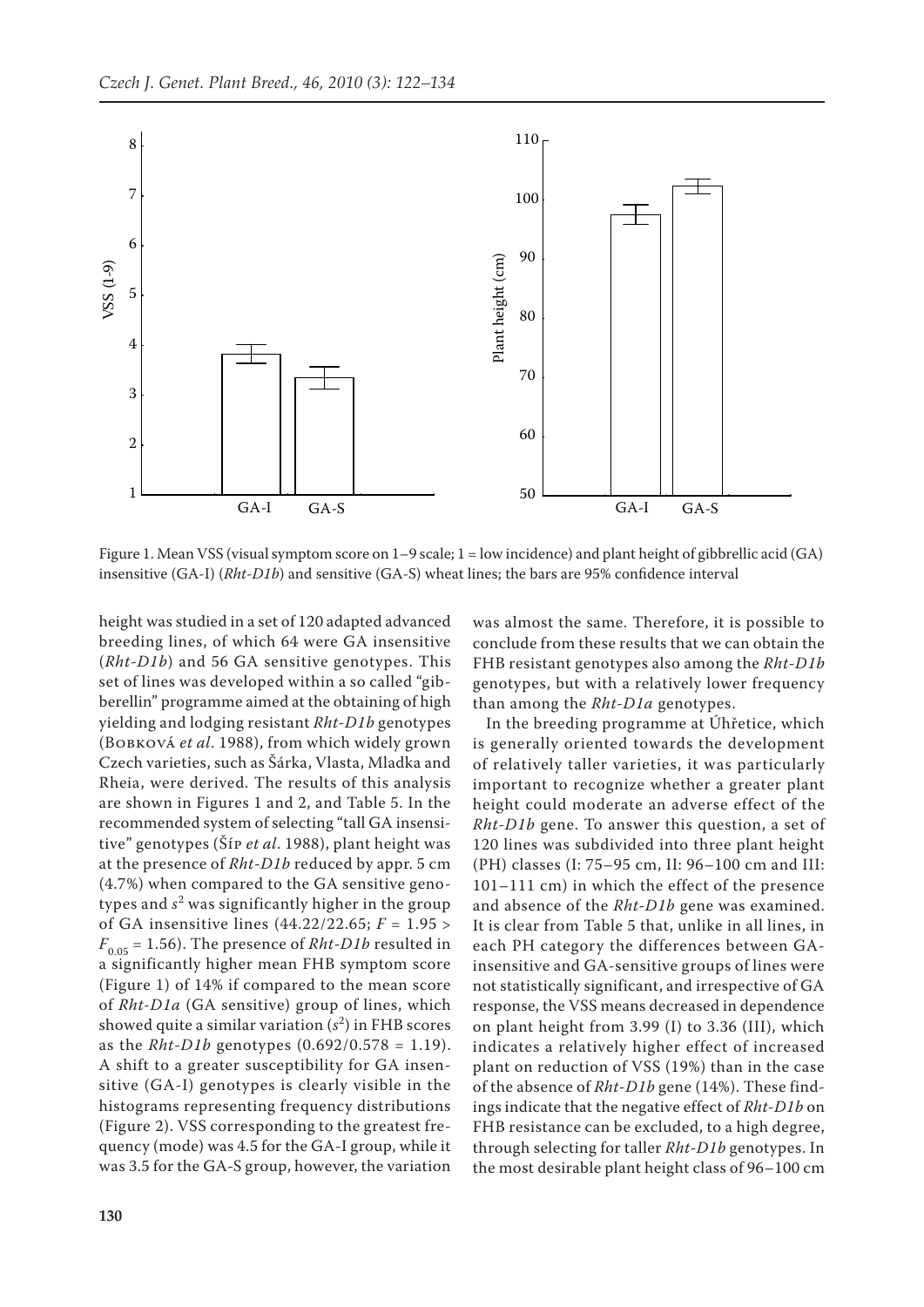

Figure 2. Frequency distribution (%) of 64 VSS (visual symptom score) values obtained in the gibbrellic acid (GA) insensitive (GA-I) group of lines and 56 VSS values obtained in the GA sensitive (GA-S) group of lines

the means of VSS for GA-I and GA-S genotypes are very similar. The respective VSS means 3.78 and 3.60 indicate only a 5% increase in symptom scores, which corresponds with the reduction of PH caused by the presence of *Rht-D1b.* Only in *Rht-D1b* genotypes, that were more variable in PH, the correlation between PH and VSS was significantly negative  $(r = -0.311; P < 0.01)$ . In GA sensitive genotypes the respective correlation coefficient was –0.193 (*P* > 0.05).

The obtained results indicate that selection for tall GA insensitive genotypes may compensate, to a high degree, for injury caused by the presence of the Norin 10 semi-dwarfing gene *Rht-D1b*. With a high prevalence of relatively shorter *Rht-D1b* 

genotypes occurring in the randomly selected populations, Voss *et al.* (2008) reported much higher mean FHB ratings (22–53%) compared to mean FHB ratings of the *Rht-D1a* subpopulations. Selecting taller GA insensitive genotypes is an approach that was found advantageous for the examined Central European conditions (Šíp *et al.* 1988), and it can be feasible also for the high yielding environments of Northwest Europe (Mathews *et al.* 2006), where not using the *Rht-D1b* allele would lead to a considerable yield penalty. The obtained results indicate that it is possible to achieve improved FHB resistance also in genotypes carrying *Rht-D1b*, however, in accordance with the findings of Voss *et al.* (2008)

| of Givenstributive (twill DTD) and Givenstribute three in relation to different plant neight categories |                         |                    |                |                     |  |  |  |  |  |
|---------------------------------------------------------------------------------------------------------|-------------------------|--------------------|----------------|---------------------|--|--|--|--|--|
|                                                                                                         |                         |                    |                |                     |  |  |  |  |  |
|                                                                                                         | all lines ( $n = 120$ ) | $75 - 95 (n = 22)$ | $96-100(n=41)$ | $101 - 111(n = 57)$ |  |  |  |  |  |
| Total mean                                                                                              | 3.59                    | 3.99               | 3.69           | 3.36                |  |  |  |  |  |
| Mean of GA insensitive lines                                                                            | 3.83                    | 4.21               | 3.78           | 3.51                |  |  |  |  |  |
| Mean of GA sensitive lines                                                                              | 3.35                    | 3.78               | 3.60           | 3.22                |  |  |  |  |  |
| t-statistic                                                                                             | 3.2750                  | 0.8564             | 0.8524         | 1.2444              |  |  |  |  |  |
| Probability                                                                                             | 0.0014                  | 0.4019             | 0.3992         | 0.2895              |  |  |  |  |  |

Table 5. Results of testing the differences between mean VSS (visual symptom score on 1–9 scale; 1 = low incidence) of GA insensitive (*Rht-D1b*) and GA sensitive lines in relation to different plant height categories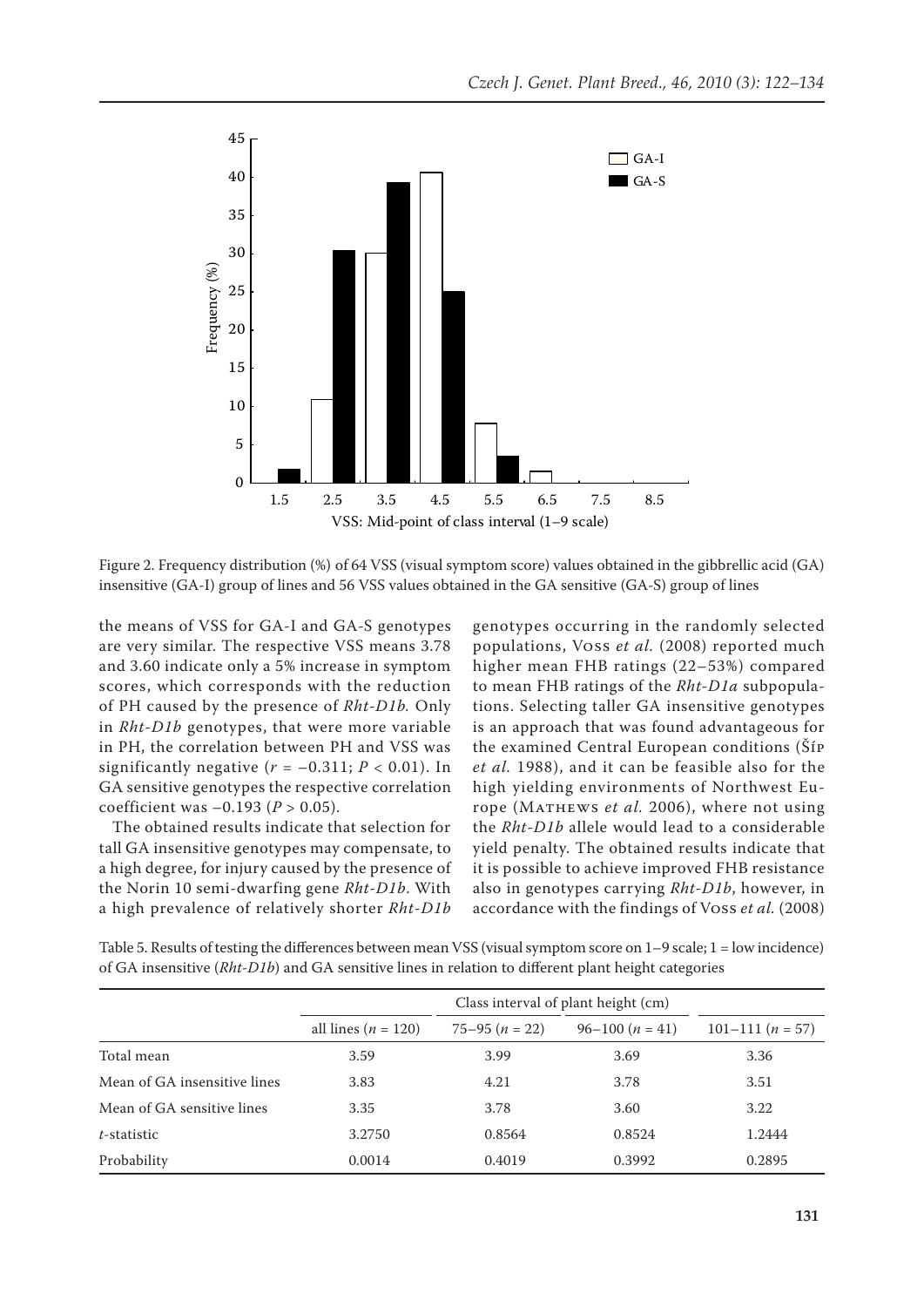it becomes increasingly difficult (but not impossible) with large height reductions. To achieve a greater success, the marker selection of *Rht-D1b* genotypes prior to selection for FHB response can be recommended. Nevertheless, it could be more convenient to exploit, in wheat breeding for short FHB resistant genotypes as parents, the short GA sensitive genotypes, such as FHB resistant variety Apache that appeared to possess highly effective height-reducing genes or QTL with less impact on FHB susceptibility (Voss *et al.* 2008).

## **CONCLUSIONS**

The mycotoxin content, grain yield losses and degree of effects on seed quality by infection are undoubtedly the most important characters from a practical point of view. A higher level of resistance to FHB will help farmers to lower the risks accompanied with this devastating disease (reduced grain yield losses and adverse effects on grain quality). The obtained results could help to improve classification of varieties from these aspects, which is desirable for recommendation on their use in practice and breeding.

It was found, that only a few varieties among the examined 30 Czech and foreign winter wheat varieties possess high and stable resistance to FHB, but it is delightful that besides the old reference Swiss variety Arina, all the five varieties that could be included in the first group of moderately resistant varieties originate from the Czech Republic.

Breeding for FHB resistance and low accumulation of mycotoxins would be greatly facilitated if the resistance to mycotoxin accumulation in a genotype could be predicted from indirect, easily determined FHB traits. However, the correlation analyses indicate that due to the highly variable weather conditions in different years and also due to the multi-component nature of FHB resistance, the inspection into the five FHB traits was beneficial for recognizing the specificity of variety response to FHB (resistance to individual components), even though all the examined traits were significantly interrelated. It is also obvious that symptom scores or the traits measuring damage to wheat seed due to infection are more easily to exploit particularly in early hybrid generations, in order to predict the resistance level. However, in accordance with the experiments of MESTERHÁZY *et al.* (2005), this research demonstrated that in the later stages of the breeding process, the determination of DON content, besides other important characters, was evidently necessary so that it could be possible to fully describe the state.

The obtained results also brought evidence of the threat connected with the selection of *Rht-D1b* genotypes. The presence of this gene caused a significant decrease in resistance level, but drastically only in the short *Rht-D1b* genotypes. Since it was found out that the level of FHB resistance among these genotypes is significantly related to plant height, it appeared desirable to minimize the risk through selecting taller GA insensitive (*Rht-D1b*) genotypes. However, in the breeding programmes focused on the development of short genotypes it can be recommended to avoid introducing *Rht-D1b* and exploit "an additional shortness" (characterized by sensitivity to gibberellic acid) with a lower impact on FHB susceptibility.

Acknowledgements. The authors thank to Dr. L. SLEzáková for preparation of inoculum and M. Vlčková, Š. Bártová and L. Pekarová for technical assistance. We are also grateful to Dr. V. HORÁKOVÁ from the Central Institute for Supervising and Testing in Agriculture, Brno for cooperation. This research was supported by Ministry of Agriculture of the Czech Republic, Projects No. 0002700604 and QH 81293.

#### **R e f e r e n c e s**

- Akinsanmi O.A., Backhouse D., Simpfendorfer S., Chakraborty S. (2006): Pathogenic variation of *Fusarium* isolates associated with head blight of wheat in Australia. Journal of Phytopathology, **154**: 513–521.
- Bai G.H., Shaner G. (1996): Variation in *Fusarium graminearum* and cultivar resistance to wheat scab. Plant Disease, **80**: 975–979.
- BAI G.H., PLATTNER R., DESJARDINS A., KOLB F.L. (2001): Resistance to Fusarium head blight and deoxynivalenol accumulation in wheat. Plant Breeding, **120**: 1–6.
- Bobková L., Šíp V., Škorpík M. (1988): The use of the method of *Rht* genes detection by means of applied gibberellin in wheat breeding. Genetika a Šlechtění, **24**: 65–74. (in Czech)
- Buerstmanyr H., Lemmens M., Hartl L., Doldi L., Steiner B., Stierschneider M., Ruckenbauer P. (2002): Molecular mapping of QTLs for Fusarium head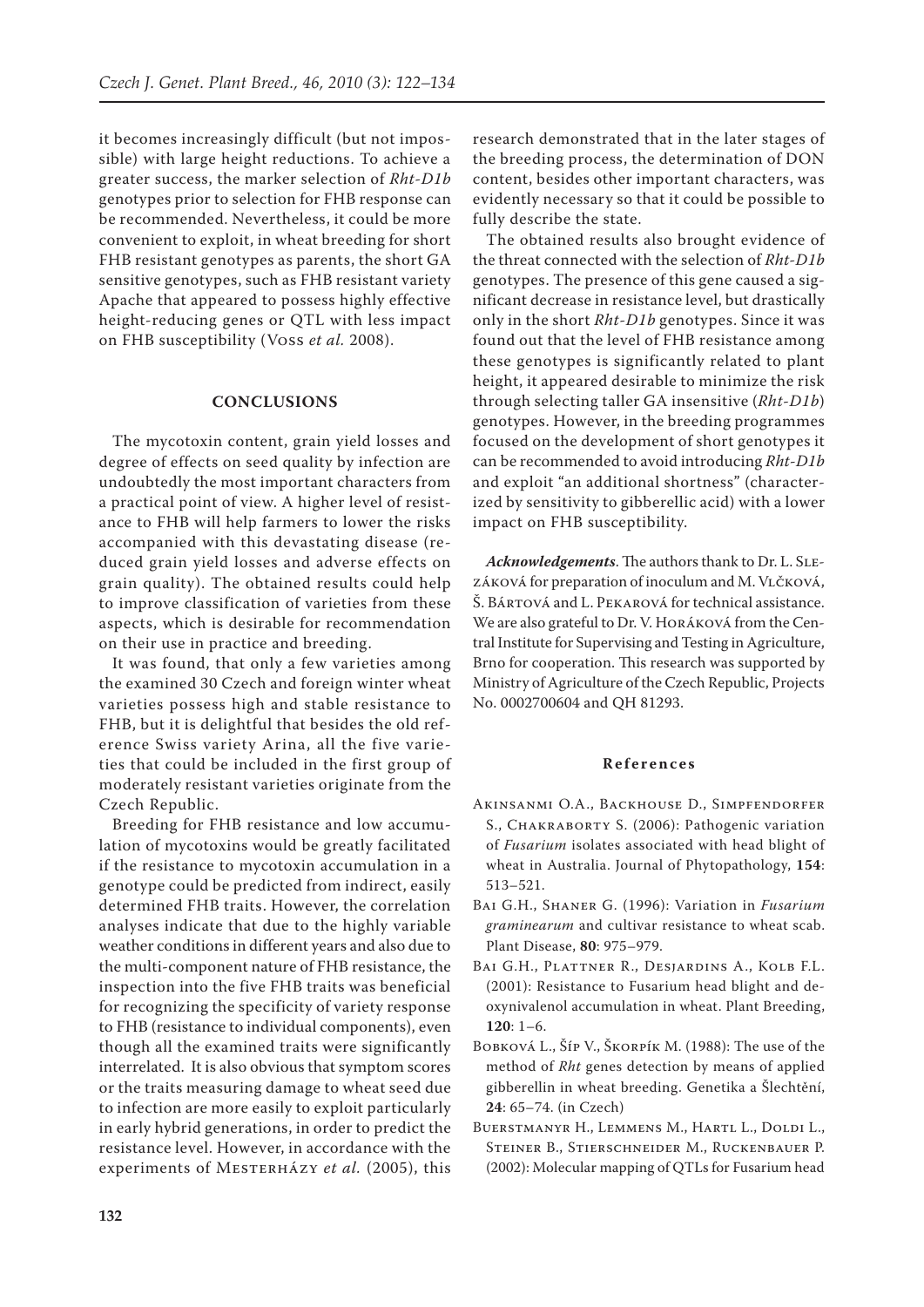blight resistance in spring wheat: Heritability and trait associations. Crop Science, **40**: 1012–1018.

- Chrpová J., Šíp V., Matějová E., Sýkorová S. (2007): Resistance of winter wheat varieties registered in the Czech Republic to mycotoxin accumulation in grain following inoculation with *Fusarium culmorum*. Czech Journal of Genetics and Plant Breeding, **43**: 44–52.
- Cöster H. (2010): Molekulare Marker in der praktischen Weizenzűchtung bei RAGT. In: Tagungsband der 60. Jahrestagung der Vereinigung der Pflanzenzűchter und Saatgutkaufleute Österreichs 2009, 57–60.
- D´Mello J.P.F., Placinta C.M., Macdonald A.M.C. (1999): Fusarium mycotoxins: a review of global implications for animal health, welfare and productivity. Animal Feed Science and Technology, **80**: 183–205.
- Draeger R., Gosman N., Steed A., Chandler E., Thomsett M., Srinivasachary, Schondelmaier J., Buerstmayr H., Lemmens M., Schmolke M., Mesterhazy A., Nicholson P. (2007): Identification of QTLs for resistance to Fusarium head blight, DON accumulation and associated traits in the winter wheat variety Arina. Theoretical and Applied Genetics, **115**: 617–625.
- Ellis M.H., Spielmeyer W., Gale K.R., Rebetzke G.J., Richards R.A. (2002): :"Perfect" markers for the *Rht-B1b* and *Rht-D1b* dwarfing genes in wheat. Theoretical and Applied Genetics, **105**: 1038–1042.
- Gale M.D., Gregory R.S. (1977): A rapid method for early generation selection of dwarf genotypes in wheat. Euphytica, **26**: 733–738.
- Gervais L., Dedryver F., Morlais J.-Y., Bodusseau V., NEGRE S., BILOUS M., GROOS C., TROTTET M. (2003): Mapping of quantitative trait loci for field resistance to Fusarium head blight in an European winter wheat. Theoretical and Applied Genetics, **106**: 961–970.
- Gosman N., Bayles R., Jennings P., Kirby J., Nicholson P. (2007): Evaluation and characterization of resistance to fusarium head blight caused by *Fusarium culmorum* in UK winter wheat cultivars. Plant Pathology, **56**: 264–276.
- Hollins T.W., Ruckenbauer P., DeJong H. (2003): Progress towards wheat varieties with resistance to *Fusarium* head blight. Food Control, **14**: 239–244.
- Holzapfel J., Voss H.-H., Miedaner T., Korzun V., Häberle J., Schweizer G., Mohler V., Zimmermann G., Hartl L. (2008): Inheritance of resistance to Fusarium head blight in three European winter wheat populations. Theoretical and Applied Genetics, **117**: 1119–1128.
- Horčička P., Hanišová A., Chrpová J. (2007): Winter wheat Sakura. Czech Journal of Genetics and Plant Breeding, **43**: 149–155.
- Jenny E., Hecker A., Kessler P., Kulling C., Forrer H.R. (2000): Getreidefusariosen: Sortenresistenz and Toxingehalte. Agrarforschung, **7**: 270–273.
- Klahr A., Zimmermann G., Wenzel G., Mohler V. (2007): Effects of environment, disease progress, plant height and heading date on the detection of QTLs for resistance to Fusarium head blight in a European winter wheat cross. Euphytica, **154**: 17–28.
- Kosová K., Chrpová J., Šíp V. (2009): Cereal resistance to Fusarium head blight and possibilities of its improvement through breeding. Czech Journal of Genetics and Plant Breeding, **45**: 87–105.
- Laml P., Pánek J. (2008): Winter wheat Bakfis. Czech Journal of Genetics and Plant Breeding, **44**: 169–170.
- Laml P., Pánek J. (2010): Winter wheat Federer. Czech Journal of Genetics and Plant Breeding, **46**: 97–98.
- MATHEWS K.L., CHAPMAN S.C., TRETHOWAN R., SINGH R.P., Crossa J., Pfeiffer W., van Ginkel M., De-Lacy I. (2006): Global adaptation of spring bread and durum wheat lines near-isogenic for major reduced height genes. Crop Science, **46**: 603–613.
- Mesterházy A. (1995): Types and components of resistance to *Fusarium* head blight on wheat. Plant Breeding, **144**: 377–386.
- Mesterházy A., Bartók T., Kászonyi G., Varga M., TÓTH B., VARGA J. (2005): Common resistance to different *Fusarium* spp. causing *Fusarium* head blight in wheat. European Journal of Plant Pathology, **112**: 267–281.
- Mesterházy Á., Tóth B., Bartók T., Varga M. (2008): Breeding strategies against FHB in winter wheat and their relation to type I resistance. Cereal Research Communications, **36B**: 37–43.
- Schmolke M., Zimmermann G., Buerstmayr H., Schweizer G., Miedaner T., Korzun V., Ebmeyer E., HARTL L. (2005): Molecular mapping of Fusarium head blight resistance in the winter wheat population Dream/Lynx. Theoretical and Applied Genetics, **111**: 747–756.
- Schroeder H.W., Christensen J.J. (1963): Factors affecting resistance of wheat to scab caused by *Gibberella zeae*. Phytopathology, **53**: 831–838.
- Šíp V., Amler P., Bobková L., Škorpík M. (1988): Efficiency of early generation selection for *Rht2* in a Czechoslovak wheat breeding programme. In: MILLER T.E., KOEBNER R.M.D. (eds): Proc. 7<sup>th</sup> Int. Wheat Genetics Symposium. Vol. 2., Cambridge, 1175–1180.
- Šíp V., Sýkorová S., Stuchlíková E., Chrpová J. (2002): The effect of infection with *Fusarium culmorum* L. on deoxynivalenol content in grain of selected winter wheat varieties. Journal of Applied Genetics, **43A**: 319–332.